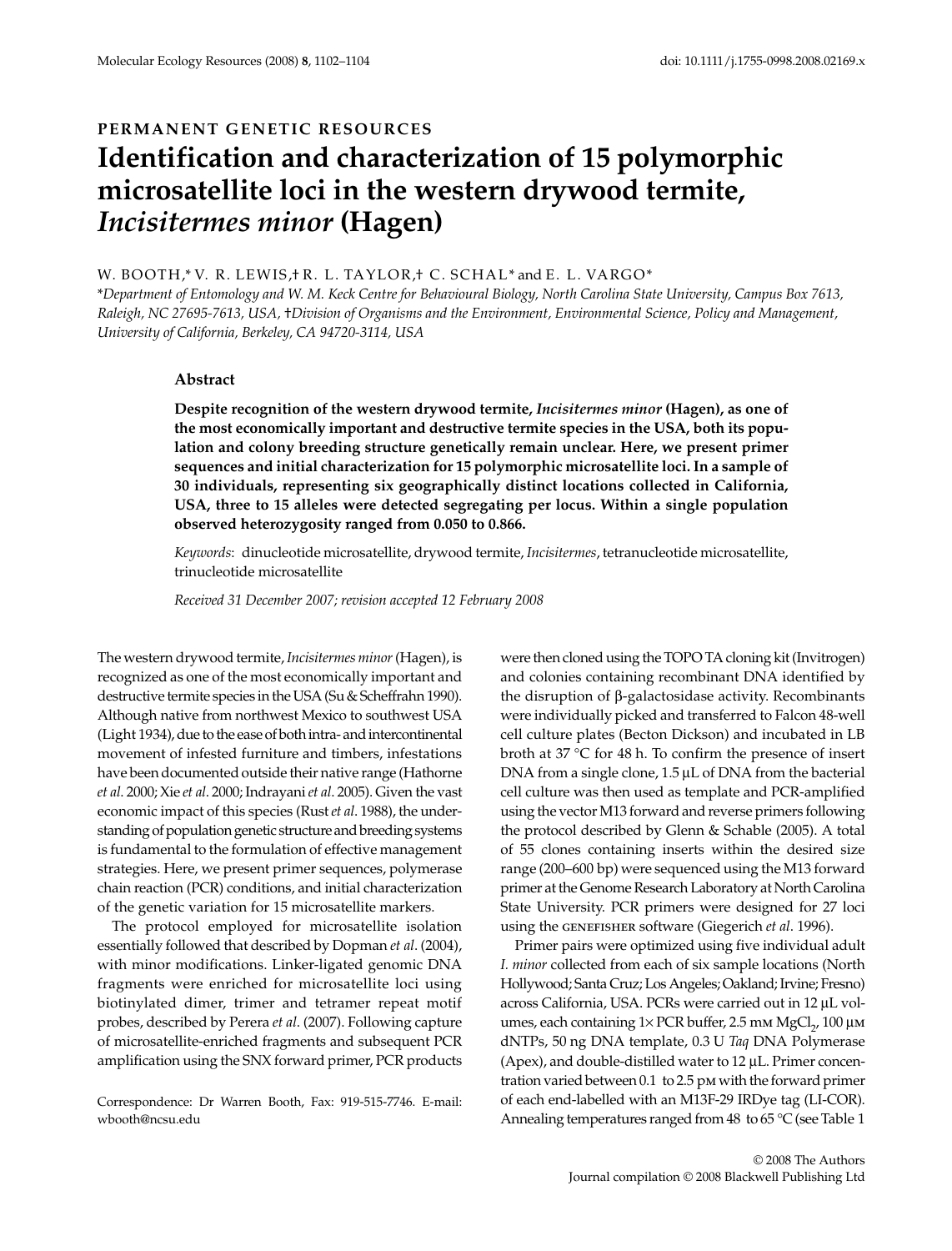| ര          |                                                                                                                                                                                                                                                                                                                                                                                                                                                                                 |
|------------|---------------------------------------------------------------------------------------------------------------------------------------------------------------------------------------------------------------------------------------------------------------------------------------------------------------------------------------------------------------------------------------------------------------------------------------------------------------------------------|
| $^{\circ}$ |                                                                                                                                                                                                                                                                                                                                                                                                                                                                                 |
|            | Table 1 Characteristics of 15 microsatellite DNA loci developed for the drywood termite (Incisitermes minor) and screened for a total of 30 specimens collected in California, USA: locus<br>designation (GenBank Accession nos EU365818–EU365832), primer sequences, repeat motif, PCR conditions, number of alleles observed (N <sub>o</sub> ), average expected (H <sub>c</sub> ) and observed (H <sub>c</sub> )<br>heterozygosities, and range of PCR product sizes in (bp) |
|            |                                                                                                                                                                                                                                                                                                                                                                                                                                                                                 |

|         | Primer sequences (5'-3')                          | Repeat motif                                                                                                         | Annealing<br>temperature $(^{\circ}C)$ | uм each<br>primer | Individuals collected<br>at one location ( $n = 23$ ) |             |             | Individuals $(N = 30)$<br>collected across six locations<br>$(N = 5/location)$ |             |                          |
|---------|---------------------------------------------------|----------------------------------------------------------------------------------------------------------------------|----------------------------------------|-------------------|-------------------------------------------------------|-------------|-------------|--------------------------------------------------------------------------------|-------------|--------------------------|
| Locus   |                                                   |                                                                                                                      |                                        |                   | $N_{\rm a}$                                           | $H_{\rm E}$ | $H_{\rm O}$ | $N_{\rm a}$                                                                    | Size (bp)   | GenBank<br>Accession no. |
| $DW-2$  | F: TGACAACGTATCAGCTGA<br>R: ATCCCCCGTCCAAGGA      | $(TC)$ <sub>7</sub>                                                                                                  | 60                                     | 0.5               | $\overline{2}$                                        | 0.200       | 0.200       | 3                                                                              | 241-247     | EU365818                 |
| $DW-3$  | F: CAGTCACTTCCTCTTCAGA<br>R: GTAGCAGAAACTGTCAGA   | $(CAT)_{q}$                                                                                                          | 60                                     | 0.25              | 3                                                     | 0.529       | 0.750       | 8                                                                              | 325-352     | EU365819                 |
| $DW-4$  | F: CATGGAAGGCACAACTTGAGA<br>R: CTGCCGATCTGCCTGTCA | $(GA)_{12}$                                                                                                          | 60                                     | 0.1               | 5                                                     | 0.733       | 0.666       | 9                                                                              | 171-187     | EU365820                 |
| $DW-7$  | F: ATCTGGTCATGAGCCCTA<br>R: TTGAACGGTCGCAGGA      | $(ACTG)_{8}$ $(ACTG)_{5}$                                                                                            | 60                                     | 0.25              | $\overline{2}$                                        | 0.446       | 0.238       | 4                                                                              | 223-235     | EU365821                 |
| $DW-8$  | F: TTCTGCTGCCAATGCA<br>R: CGCCAATGACAACGACA       | $(\text{GTTGAG})_2(\text{GTT})_{10}(\text{GTC})_8$<br>$(GTT)$ <sub>2</sub> $(GTC)$ <sub>3</sub> $(GTC)$ <sub>1</sub> | 65                                     | 0.5               | 5                                                     | 0.866       | 0.866       | 9                                                                              | 301-348     | EU365822                 |
| $DW-11$ | F: TCTTAGTCCGTACGCAA<br>R: CCCGATAATTCCGTCC       | $(\text{CTTT})_{2}(\text{GTT})_{0}$                                                                                  | 52                                     | 0.5               | 6                                                     | 0.775       | 0.619       | 6                                                                              | 289-319     | EU365823                 |
| $DW-12$ | F: CTTGTACAGTGGGAGCAA<br>R: TCGGTAGGACTACTTCGA    | $(ATAG)_{5}ATAA(ATAG)_{12}$                                                                                          | 55                                     | 0.5               | 7                                                     | 0.823       | 0.750       | 15                                                                             | 209-305     | EU365824                 |
| $DW-14$ | F: CAAGCGCAGACTAACAGA<br>R: TTTGCCGCGGTCACA       | $(ACAT)_{8}$                                                                                                         | 57                                     | 0.25              | $\overline{4}$                                        | 0.681       | 0.739       | $\overline{4}$                                                                 | $202 - 214$ | EU365825                 |
| $DW-20$ | F: GAGACAGCGAATGCAGA<br>R: CTGGGTGCTTTAACTCCA     | $(GAA)_{17}$                                                                                                         | 48                                     | 2.5               | $\overline{4}$                                        | 0.383       | 0.508       | 4                                                                              | 158-290     | EU365826                 |
| $DW-21$ | F: GCTCTTGTGAACACGGTA<br>R: CTGTTCACAGTCTGGTGA    | $(TGAG)$ <sub>2</sub> $(TG)$ <sub>2</sub> $(TGAG)$ <sub>10</sub>                                                     | 55                                     | 0.5               | 6                                                     | 0.659       | 0.681       | 8                                                                              | 170-238     | EU365827                 |
| DW-27   | F: CTTTTCACGGATGCCCTA<br>R: ATTGCATAGCGGAGCAA     | $(GAA)_{6}$                                                                                                          | 52                                     | 1.0               | 8                                                     | 0.827       | 0.789       | 8                                                                              | 310-339     | EU365828                 |
| $DW-38$ | F: GGTGGAAAGCTACAGAGA<br>R: ATTCGCTCCCTCACTCA     | $(GAGT)_{4}$                                                                                                         | 52                                     | 2.5               | $\overline{2}$                                        | 0.050       | 0.050       | 4                                                                              | 189-213     | EU365829                 |
| $DW-39$ | F: AGTGAAGAAGGGGCAGA<br>R: GACGGAATTCCACAACCA     | $(GAA)_{14}AAG(AGG)_{6}$                                                                                             | 52                                     | 2.5               | 8                                                     | 0.787       | 0.316       | 15                                                                             | 141-210     | EU365830                 |
| $DW-40$ | F: GGGTTAAACACCCTTTCC<br>R: GCCATCTTGTCAGTACTG    | $(\text{CTGT})_{6}$                                                                                                  | 52                                     | 0.25              | $\overline{2}$                                        | 0.487       | 0.522       | $\overline{4}$                                                                 | 147-163     | EU365831                 |
| DW-46   | F: TGGGCGATCTTCAGCA<br>R: AGAAGCCCAAGGTCCAA       | $(TCTA)$ <sub>7</sub> $CA(TGTC)$ <sub>5</sub>                                                                        | 55                                     | 1.5               | 6                                                     | 0.740       | 0.565       | 10                                                                             | 145-185     | EU365832                 |